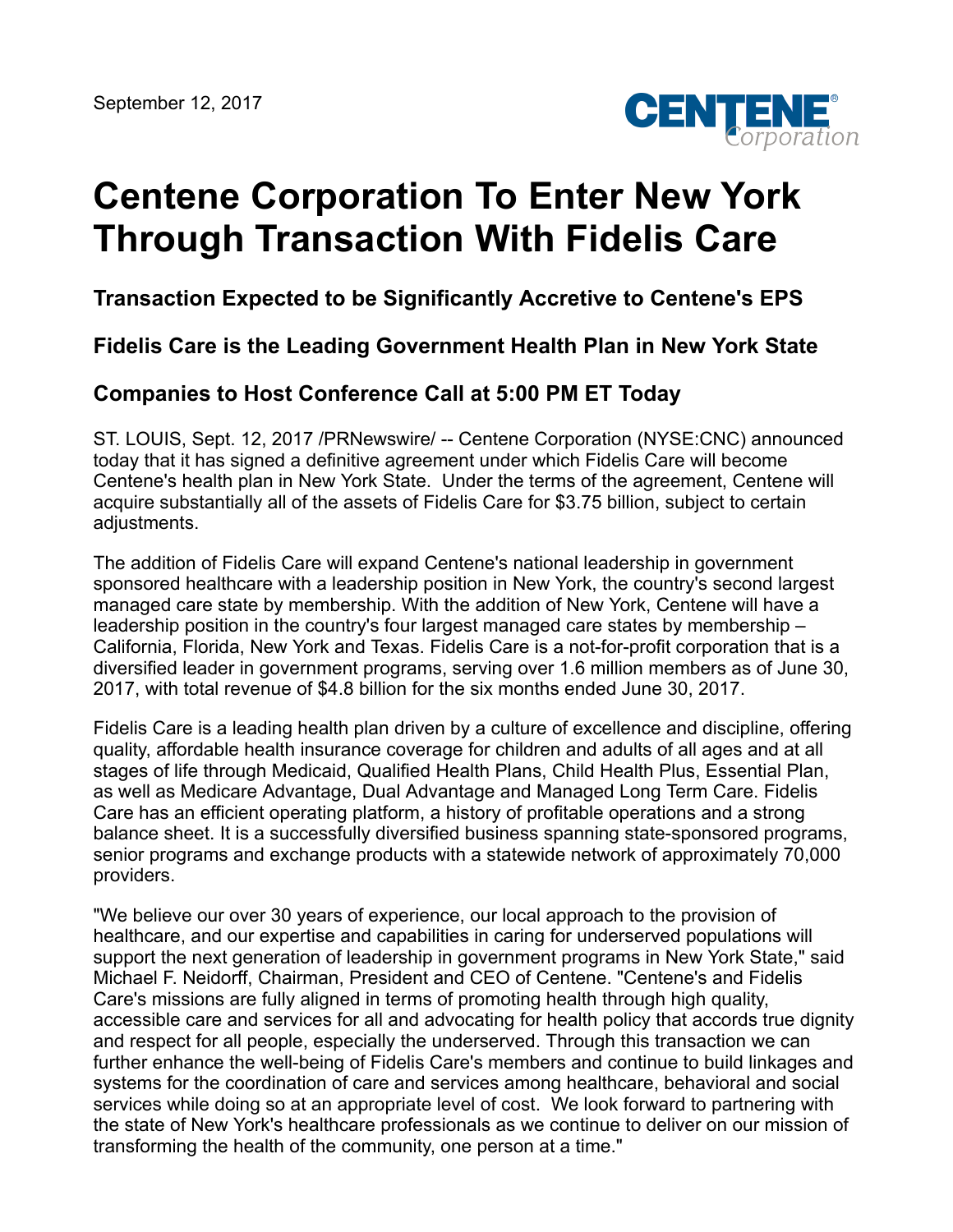"Our mission and values are the foundation of Fidelis Care and we are proud to have found a partner in Centene who shares our commitment to meeting the needs of all our members throughout the State of New York and continuing our mission to serve the health and wellbeing of underserved populations. We look forward to working closely with Centene's management and to take advantage of their comprehensive, state of the art technology and medical management, wellness and care management systems," said Rev. Patrick J. Frawley, CEO of Fidelis Care. "We are excited for the opportunities this combination will create for all of our stakeholders, including our members, in terms of continuing our mission of providing access to high quality care, our provider partners, and our employees."

## **Strategic and Financial Benefits of the Transaction**

- **Addition of Incremental Scale to Drive Profitable Growth:** With this acquisition, Centene expects to generate 2018 pro-forma total revenues of over \$60 billion assuming a January 1, 2018 closing date, solidifying its position as the largest Medicaid managed care organization in the country. The combined company anticipates driving profitable growth by leveraging Centene's local approach that provides members access to high quality and culturally sensitive healthcare services. The transaction will provide Centene with a leadership position in New York's Medicaid and other State sponsored businesses, Medicare Advantage and dual eligible programs, as well as the Qualified Health Plan and Essential Plan. On a combined basis, Centene and Fidelis Care served approximately 13.8 million members as of June 30, 2017.
- **Highly Accretive to Earnings with Revenue Growth Opportunity:** The transaction is expected to generate immediate accretion to Year 1 GAAP earnings per share, high single-digit and low- to mid-teens percentage accretion to adjusted earnings per share in Year 1 and Year 2, respectively. Centene expects to achieve \$25 million of pre-tax net synergies in Year 1 and \$100 million run-rate synergies beginning in Year 2. Synergies will come from areas primarily attributable to reduced medical costs through the use of Centene's systems and medical management programs, integration of a range of specialty services and efficiencies in G&A.
- **Opportunity to Leverage Centene's Capabilities:** Centene has made investments in a broad portfolio of capabilities including the suite of specialty services under envolve, the TruCare case management platform, the Centelligence data and analytics tools, and multiple award winning clinical programs. We look forward to the opportunity to bring these assets to New York in order to further build on and enhance the existing capabilities of Fidelis Care.

## **Key Fidelis Care Investment Highlights**

- New York market leadership in state sponsored programs, individual marketplace and Essential plan, as well as a significant presence in Medicare Advantage
- Fastest growing New York Medicaid and Managed Long-Term Care (MLTC) plan and 2<sup>nd</sup> fastest growing New York Medicare plan
- Only plan to operate Medicaid, Child Health Plus and MLTC in all 62 NY counties
- History of strong financial performance with 2013 to 2016 enrollment CAGR of approximately 20% and revenue CAGR of approximately 25%, driven by organic growth

## **Organization and Management**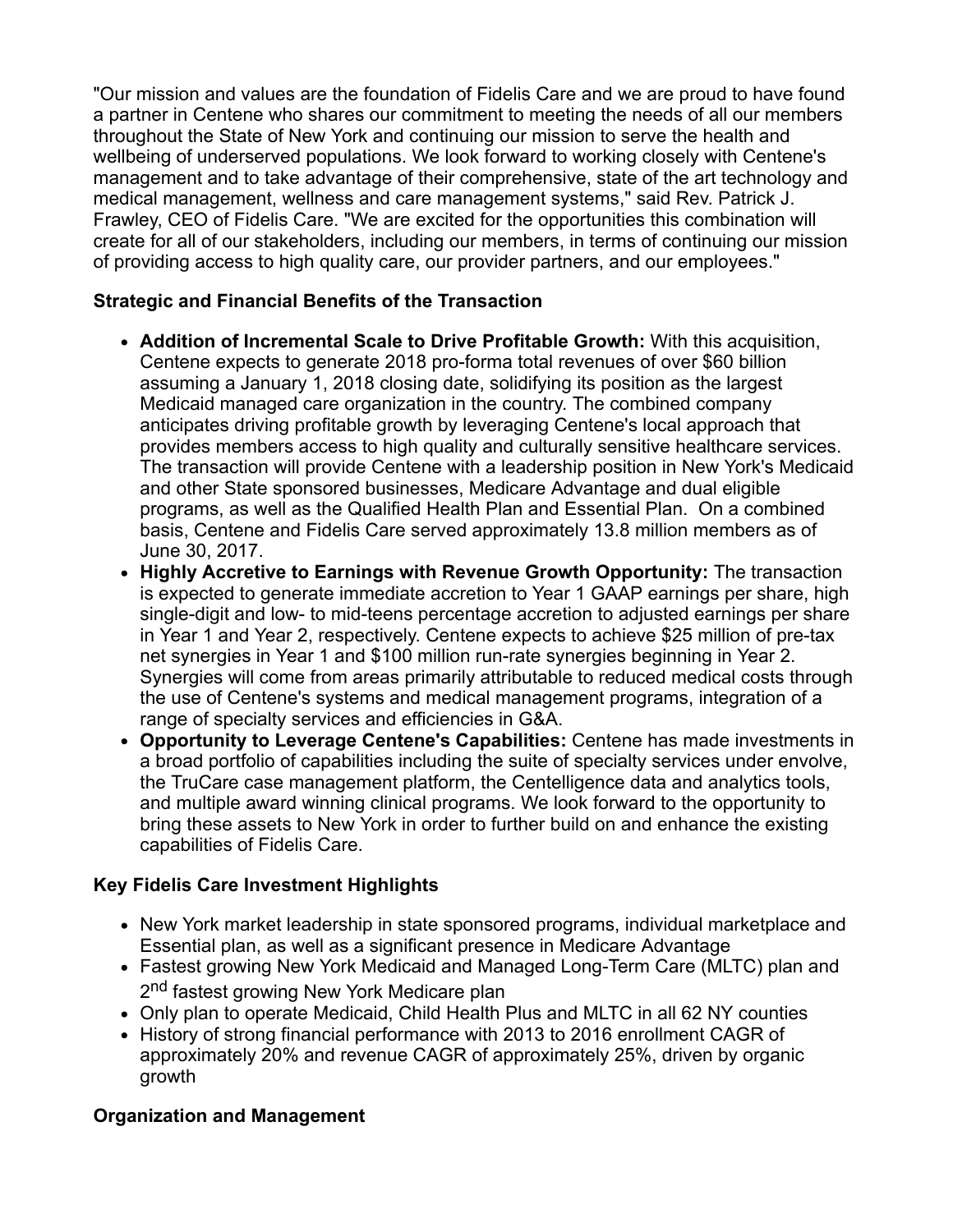Upon closing of the transaction, Rev. Patrick J. Frawley will continue to lead Fidelis Care as Chief Executive Officer. Consistent with Centene's local approach, the Company will continue to be headquartered in Queens with operations throughout the state, including, Albany, Buffalo, Rochester and Syracuse.

Centene is committed to having a strong New York organization and looks forward to welcoming Fidelis Care's approximately 4,000 dedicated team members to the Centene family.

#### **Financing and Approvals**

Subject to market conditions, Centene intends to fund the purchase price with \$2.3 billion of new equity, including share consideration, and \$1.6 billion of new long-term debt.

The transaction is not contingent upon financing and Centene has secured the full \$3.75 billion in committed bridge financing. Centene expects that its strong balance sheet and the additional cash flow resulting from the acquisition will allow the Company to maintain its credit rating and the ability to deleverage on an accelerated basis.

The transaction is expected to close in the first quarter of 2018, subject to various closing conditions and receipt of New York regulatory approvals, including approvals under the New York Not-for-Profit Corporation Law.

### **Advisors**

Allen & Company LLC is serving as financial advisor to Centene, with Skadden, Arps, Slate, Meagher & Flom LLP serving as legal counsel. Citi is serving as financial advisor to Fidelis Care with Norton Rose Fulbright serving as legal counsel.

## **Conference Call**

Centene and Fidelis Care will host a conference call today, September 12, 2017, at 5:00 p.m. (Eastern Time) and will simultaneously broadcast it live over the Internet. The conference call can be accessed by dialing (866) 610-1072 (domestic) or (973) 935-2840 (international). An investor presentation, to be reviewed during the conference call, can be accessed via Centene's website at [www.centene.com/investors.](http://www.centene.com/investors) A telephonic replay of the conference call will be available immediately after the call and can be accessed by dialing (800) 585-8367, or for international callers, (404) 537-3406. The passcode for the live call and the replay is 83338484. The archive of the call replay will be available until September 27, 2017. The live webcast and archived replay can be accessed on Centene's website for a period of time following the call.

#### **About Centene Corporation**

Centene Corporation, a Fortune 100 company, is a diversified, multi-national healthcare enterprise that provides a portfolio of services to government sponsored and commercial healthcare programs, focusing on under-insured and uninsured individuals. Many receive benefits provided under Medicaid, including the State Children's Health Insurance Program (CHIP), as well as Aged, Blind or Disabled (ABD), Foster Care and Long Term Care (LTC), in addition to other state-sponsored programs, Medicare (including the Medicare prescription drug benefit commonly known as "Part D"), dual eligible programs and programs with the U.S. Department of Defense and U.S. Department of Veterans Affairs. Centene also provides healthcare services to groups and individuals delivered through commercial health plans. Centene operates local health plans and offers a range of health insurance solutions.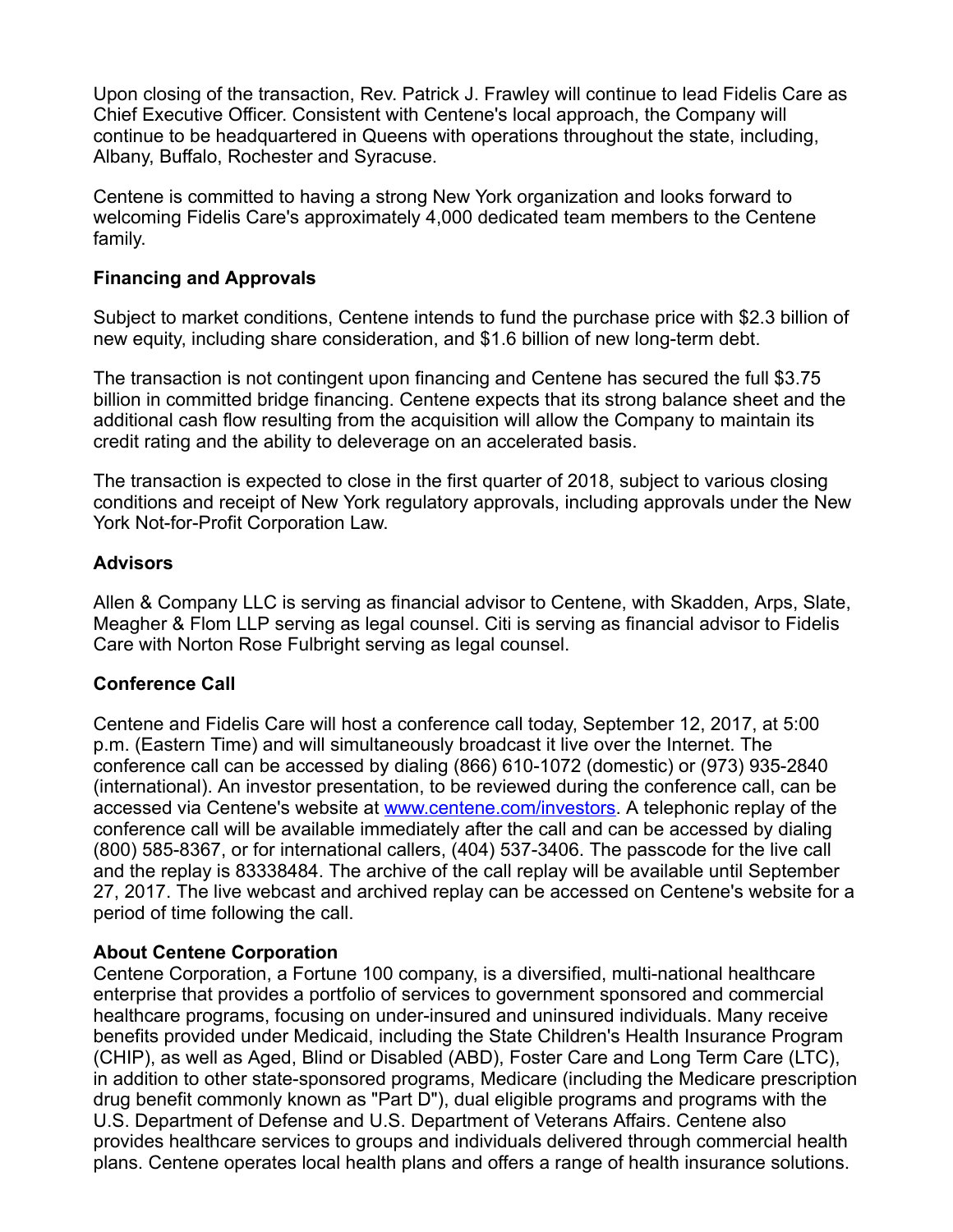It also contracts with other healthcare and commercial organizations to provide specialty services including behavioral health management, care management software, correctional healthcare services, dental benefits management, in-home health services, life and health management, managed vision, pharmacy benefits management, specialty pharmacy and telehealth services.

Centene uses its investor relations website to publish important information about the Company, including information that may be deemed material to investors. Financial and other information about Centene is routinely posted and is accessible on Centene's investor relations website, <http://www.centene.com/investors>.

#### **About Fidelis Care**

As a faith-based, mission-driven health plan, Fidelis Care offers quality, affordable health insurance coverage for children and adults of all ages and at all stages of life through Qualified Health Plans, Child Health Plus, Essential Plan, and Medicaid - available through the NY State of Health Marketplace - as well as Medicare Advantage, Dual Advantage, and Managed Long Term Care. With more than 1.6 million members Statewide, Fidelis Care was founded on the belief that all New Yorkers should have access to quality, affordable care. For more information, call Fidelis Care at 1-888- Fidelis Care (1-888-343-3547) or visit fideliscare.org.

#### **Forward-Looking Statements**

*The company and its representatives may from time to time make written and oral forwardlooking statements within the meaning of the Private Securities Litigation Reform Act ("PSLRA") of 1995, including statements in this and other press releases, in presentations, filings with the Securities and Exchange Commission ("SEC"), reports to stockholders and in meetings with investors and analysts. In particular, the information provided in this press release may contain certain forward-looking statements with respect to the financial condition, results of operations and business of Centene and certain plans and objectives of Centene with respect thereto, including but not limited to the expected benefits of the acquisition of substantially all of the assets of Fidelis Care. These forward-looking statements can be identified by the fact that they do not relate only to historical or current facts. Without limiting the foregoing, forward-looking statements often use words such as "anticipate", "seek", "target", "expect", "estimate", "intend", "plan", "goal", "believe", "hope", "aim", "continue", "will", "may", "can", "would", "could" or "should" or other words of similar meaning or the negative thereof. We intend such forward-looking statements to be covered by the safe-harbor provisions for forward-looking statements contained in PSLRA. A number of factors, variables or events could cause actual plans and results to differ materially from those expressed or implied in forward-looking statements. Such factors include, but are not limited to, Centene's ability to accurately predict and effectively manage health benefits and other operating expenses and reserves; competition; membership and revenue declines or unexpected trends; changes in healthcare practices, new technologies, and advances in medicine; increased health care costs; changes in economic, political or market conditions; changes in federal or state laws or regulations, including changes with respect to government health care programs as well as changes with respect to the Patient Protection and Affordable Care Act and the Health Care and Education Affordability Reconciliation Act and any regulations enacted thereunder that may result from changing political conditions; rate cuts or other payment reductions or delays by governmental payors and other risks and uncertainties affecting Centene's government businesses; Centene's ability to adequately price products on federally facilitated and state based Health Insurance Marketplaces; tax matters; disasters or major epidemics; the outcome of legal and regulatory proceedings; changes in expected contract start dates; provider, state, federal and other contract changes*